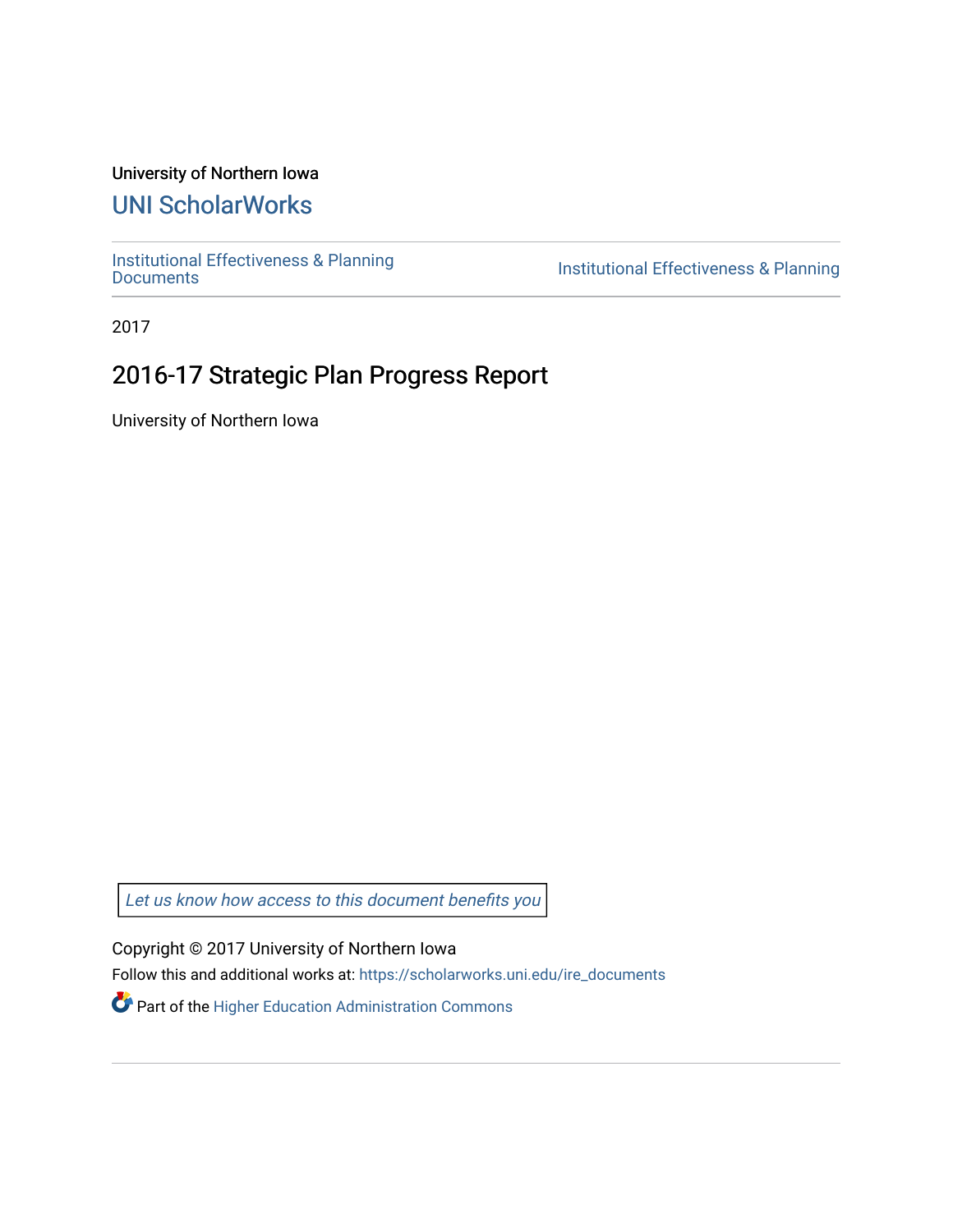## STUDENT **SUCCESS**

UNIFYING GOAL: **Our Develop and support engaged learning SUPPORTING GOAL 1: experiences, dynamic and high-quality academic programs, and outstanding**  faculty and staff to foster student success.

### **FY2017 INITIATIVES:**







**Attain a 5-year rolling average 4-year graduation rate of 43% for all students**

- Eighty-two graduate students presented their research and creative works at the 10th Annual UNI Graduate Student Symposium. Twentysix graduate faculty served as judges for the event. • Four departments across three academic colleges collaborated on a number of courses focused on a Tiny House project. Students constructed two tiny homes, designed appropriate materials and sound systems for the homes, studied ways to make tiny home communities more sustainable, and examined the ethics of tiny home communities.
- In an effort to provide additional support to students, UNI increased the number of Supportive Seminars available to students taking general education courses that have typically been difficult, such as Humanities. Difficult courses are those that have a high rate of D or F grades, incompletes, and withdrawals. These seminars are part of an academic assistance program that provides regularly scheduled, out-of-class, peerfacilitated sessions designed to increase student performance and retention.

# DIVERSITY AND INCLUSION

**Provide a campus culture that reflects and values the evolving diversity of society and promotes inclusion.** 



**Increase the retention rate of minority students to the overall rate of the general population (5-year rolling average 1st to 2nd year)**



**4-yr overall (43%)** -6-yr overall (70%)

**Increase the 4-year graduation rate for minority students to the overall student rate (5-year rolling average)**

**Increase the 6-year graduation rate for minority students to the overall student rate (5-year rolling average)**

### **FY2017 INITIATIVES:**

- Assistive technology in Rod Library was enhanced in response to user requests for access to the technology anywhere in the building, including in group study rooms.
	- The Department of Sociology, Anthropology, and Criminology, with the support of the College of Social and Behavioral Sciences, The Office of the President, and the Center for the Enhancement of Teaching and Learning offered eight colloquia on issues related to diversity during the 2016-2017 academic year. Over four hundred people from the university and the broader community attended the events. The series began with a presentation by Joshua Canavan, J.D. of Arch City Defenders on "Race, Poverty, and the Criminal Justice System: Protecting the Rights of the Accused in the St. Louis Area." There were also colloquia on the different types of mentoring, the 2016 elections, the "war on drugs," men of color and the criminal justice system, immigration, and service learning.